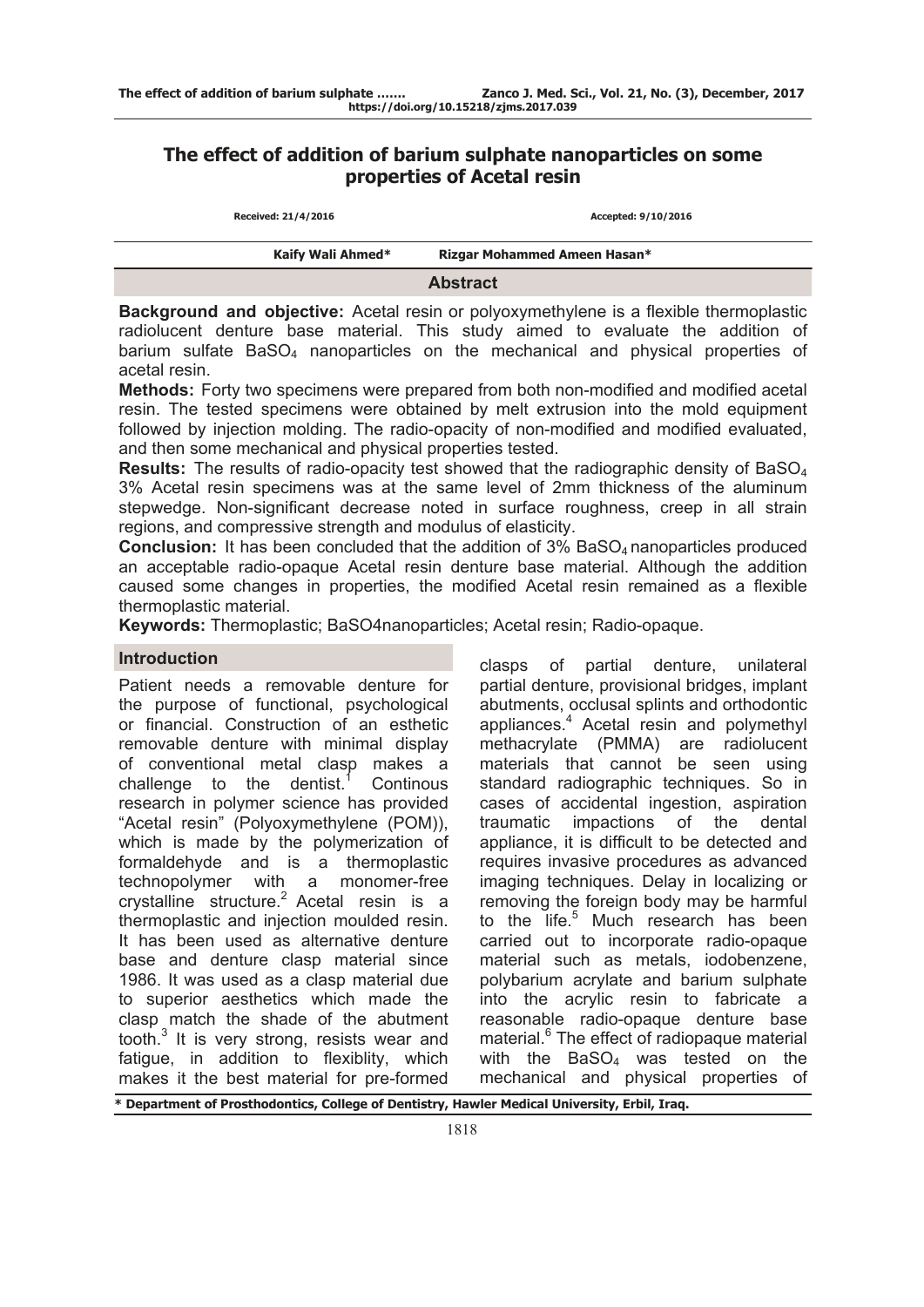|  | The effect of addition of barium sulphate |  |  |  |
|--|-------------------------------------------|--|--|--|
|  |                                           |  |  |  |

Acetal resin.<sup>7</sup> Radio-opacity to X-ray tests disclosed an increase in the optical contrast as the  $BaSO<sub>4</sub>$  concentration increases, allowing the control of the optical density.<sup>7</sup> Thermoplastic resins have been used in dentistry for more than 50 years, the application of these materials have been increased and the demands to both the profession and public have been increased also, the materials have remarkable properties that provide excellent esthetic and biocompatible treatment options.<sup>8</sup> Rapid Injection Systems was first proposed in 1962 by the Flexite Company. The company presented the first Flexite thermoplastic resin which was a flouropolymer (a Teflon-type of plastic).<sup>8</sup> Acetal was first suggested as an unbreakable thermoplastic resin removable partial denture material in 1971, during this period, rapid Injection Systems established to develop the first tooth-colored clasps with a flouropolymer thermoplastic.<sup>9</sup> In 1986, Dental 'D' reintroduced tooth colored clasps using Acetal resin. The clasp didn't need periodic adjusting to keep them tight due to clasps were flexible, and the tooth colored esthetics were treasured by the patients. Pressing Dental followed in the early 1990s with an Acetal resin under the name of "Pressing Dental" (marketed in the U.S. by DENTSPLY Company), which in addition to tooth colored clasps, has been used for a whole partial denture framework as well as other appliances such as implant abutment and orthodontic appliances. In 1992, The Flexite Company, fabricated

the first pre-formed tooth color clasps known as Clasp-Eze.<sup>10</sup>

The study was carried out in attempt to modify Acetal resin flexible denture base materials. The ultimate aim was to obtain a radio-opaque Acetal resin denture base without loose of its flexibility by determining the least added concentration of  $BaSO<sub>4</sub>$ nanoparticles, and then evaluation of some mechanical and physical properties of both non-modified and modified material.

## **Methods**

# **Thermoplastic injection system**

This system is composed of a flask, an electrical furnace, a heating cylinder, a metal disk and two metal cylinders, an injection unit, and an out-take tube. Acetal resins are cylindrical blocks supplied by the manufacturers in different sizes and colors (Figure 1).

## **Mould preparation**

Metal specimens were prepared from cutting of metal steel plates by metal cutter device in same measurements as used in the tests and for each test the metal specimen fixed to a glass plate by a drop of glue. Dental stone type IV Zhermack, was used according to manufacturer's instructions poured into the lower half of the flask. Some Stone slurry placed on the metal plate to avoid trapping air when inserting the metal into the stone slurry. The glass plate inverted over the poured stone and pressed till it contacts the edges of the flask, and left to set for one hour, the glass plate then removed.



**Figure 1:** Acetal resin blocks in A2 color shade and different sizes.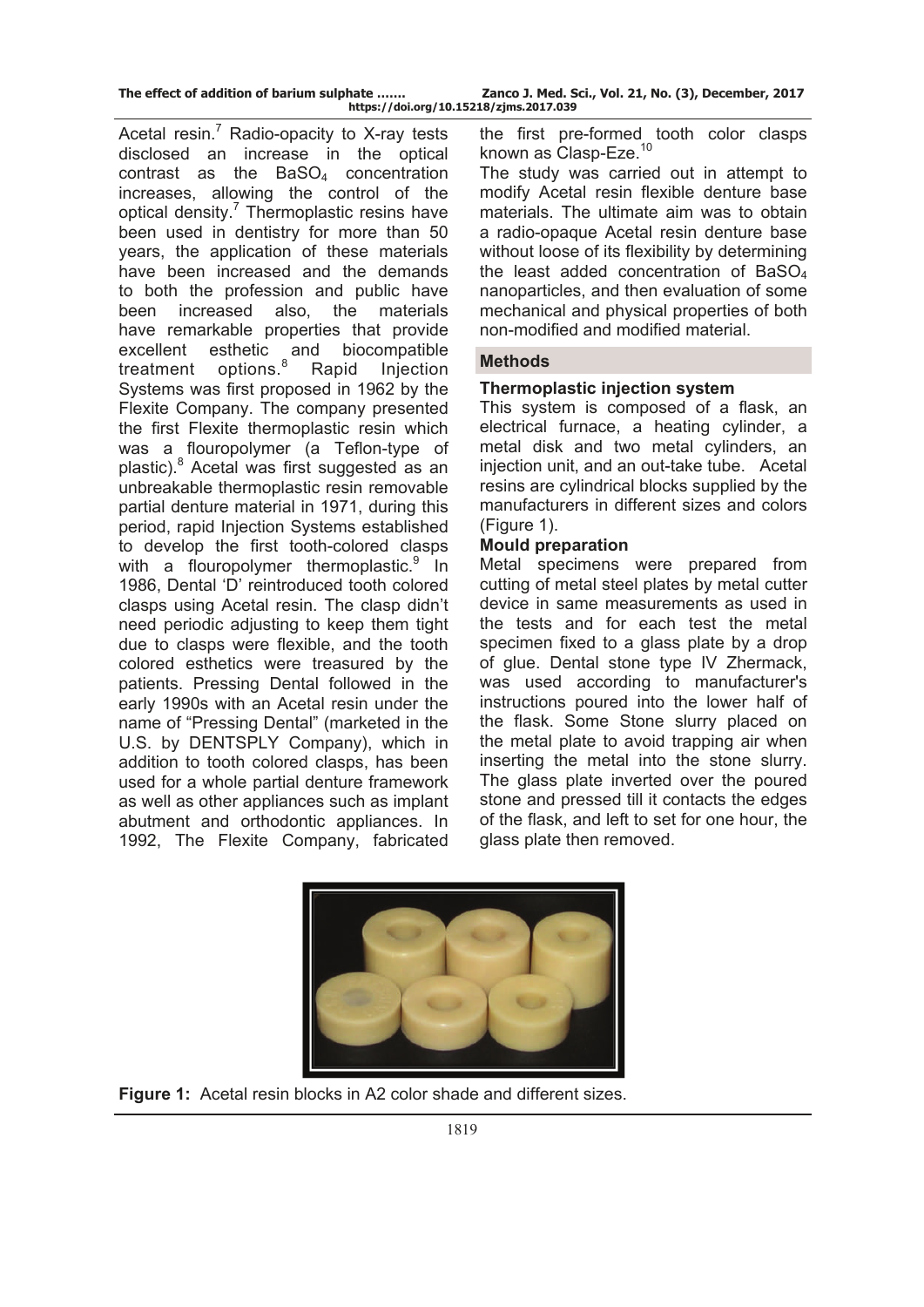Wax sprues prepared before place the upper half of the flask, major sprues with 6 -8mm diameter, minor sprues 2-4mm diameter, and attached to selected areas. On the other side, two other sprues attached to the specimen to act as the exit of air during injection of Acetal resin (Figure 2). The stone mould was coated with separating medium, after it dried, the upper half of the flask placed in position, the four screws of the flask tightened. The flask then placed on a vibrator and the stone poured through the hole on the top of the flask. The flask left one hour for setting the stone. After wax elimination the flask opened, the wax washed out with boiling water and cleaned with detergent. Tinfoil substitute applied on the entire stone surface. The flask placed in a dry oven Memmertat  $65^{\circ}$ C for 30 minutes as manufactured instruction. The two halves of the flask were tightened by the 4 screws and returned to the oven, waiting for the Acetal resin blocks to melt to be injected later on.

## **Injecting the denture base material**

The heating cylinder inserted into the slot present in the furnace. The furnace allowed warming up to 220°C, the heated cylinder removed. The Acetal resin cartridge, the metal disc and the short solid metal cylinder inserted into the heated cylinder and left inside the furnace for 20 minutes to allow the granules inside the cartridge to melt. The flask removed from the oven and placed inside the injection unit in vertical position in a position that the injection

opening was to the top surface of the flask. The heated cylinder together with the cartridge removed from the furnace, and placed immediately on the injection opening hole of the flask and the material injected inside the flask by the manual injection unit. The handle of the injection tightened until both springs on the top side of the unit were closed. After five minutes, the flask removed from the injection unit and allowed to bench cooling at room temperature  $23^{\circ}$ C. The flask then opened and the specimens were removed from the mould.

# **Preparation of radio-opaque Acetal resin specimens**

## **Pilot study**

A non-surface treated BaSO<sub>4</sub>nano particle added to the Acetal resin renders it from radiolucent materials to radiopaque materials. For each concentration 2 specimens measured 60 x10 x 2mm (length, width and height) prepared by adding BaSO<sub>4</sub>nano-particles in different percentage ratios wt/wt of 2%, 3%, 4%, 5%, 6%, 7%, 7.5% and 10% into the Acetal resin cartridges. The cartridge shacked manually for 1 minute, to ensure a uniform distribution of BaSO<sub>4</sub>nano powder. The cartridge placed on a vibrator horizontally for 2 minutes, with continuous manual rolling during this period, to avoid accumulation of the  $BaSO<sub>4</sub>$  powder in the cartridges. Finally, the modified denture base material melts and injected into the previously prepared mould in the flask. The results showed that the Acetal resin



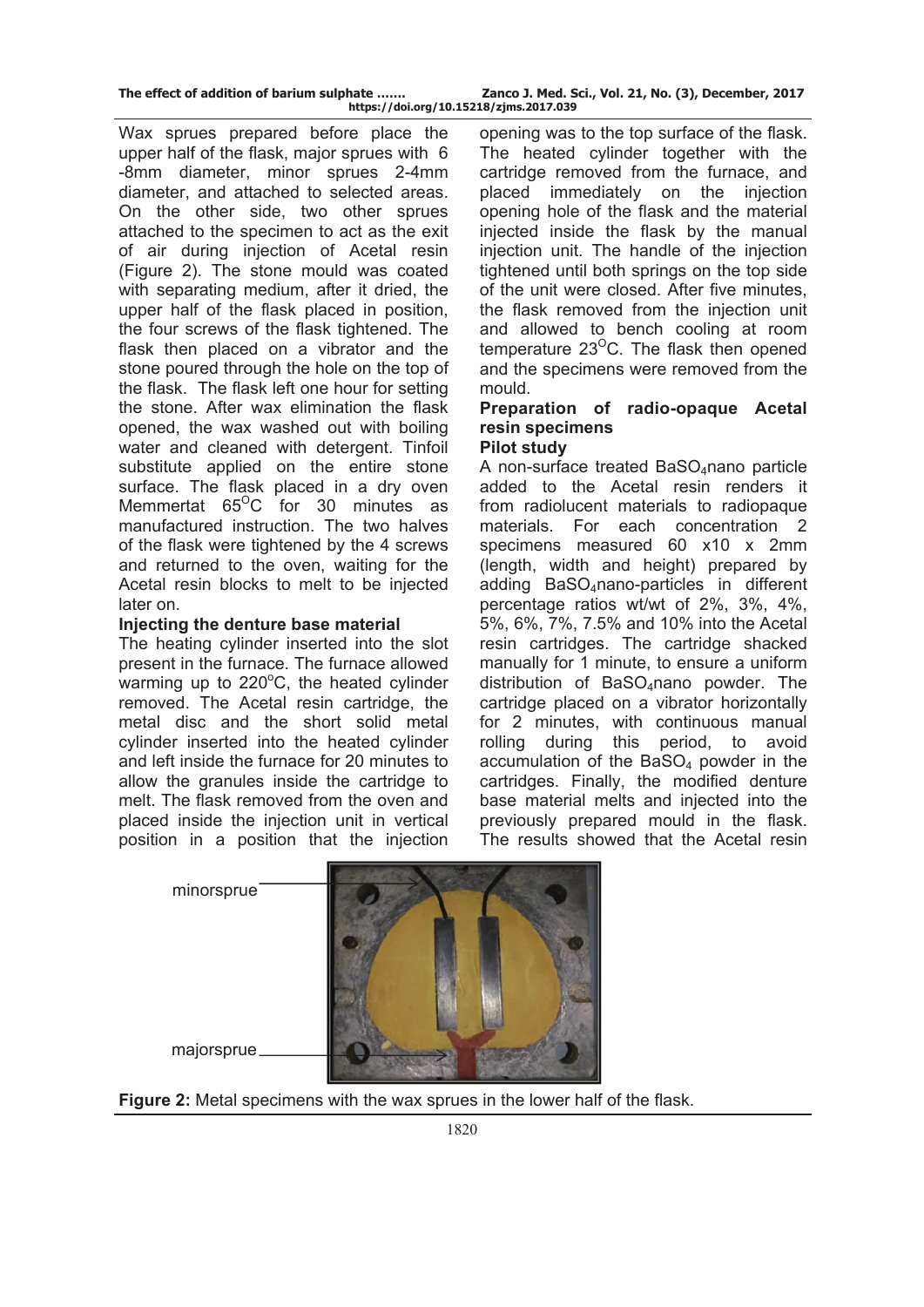specimens contained 3% BaSO<sub>4</sub> nano particles produced adequate radiopacity at the same level of 2mm thickness of the aluminum step wedge, since this ratio produced adequate radio-opacity without changing color and flexibility of the Acetal resin (Figure 3).

#### **2. Evaluation the radio-opacity of specimens:**

A chest x-ray was taken for the nine specimens in different concentration of BaSO<sub>4</sub> and compared with an aluminum stepwedge; the aluminum was composed of nine steps and each step of the aluminum equal to 1mm and the specimens to be equal to 2 mm of the aluminum as a standard for radiographic evaluation. A light transmission

densitometer was to measure the difference in the image density of all specimens which contain a different concentration of BaSO<sub>4</sub> nanoparticles in comparison with non-modified Acetal resin and aluminum step wedge. Before measuring the density of the specimens, the densitometer was preset to zero. Three measurements in different areas of each specimen were recorded, the mean of them calculated. The comparison made between the radiographic density of the specimen and the radiopacity of different thicknesses of the aluminum step wedge, to determine which thickness of the step wedge was equivalent to the specimens radiographic density (Figure 4).



**Figure 3:** Acetal resin specimens in different concentration





**Figure 4: A-** Radiograph of non-modified and modified specimens (From left to right: non-modified, %2, 3%, 4%, 5%, 6%, 7%, 7.5% and 10 %.). **B**-Transmission Densitometer.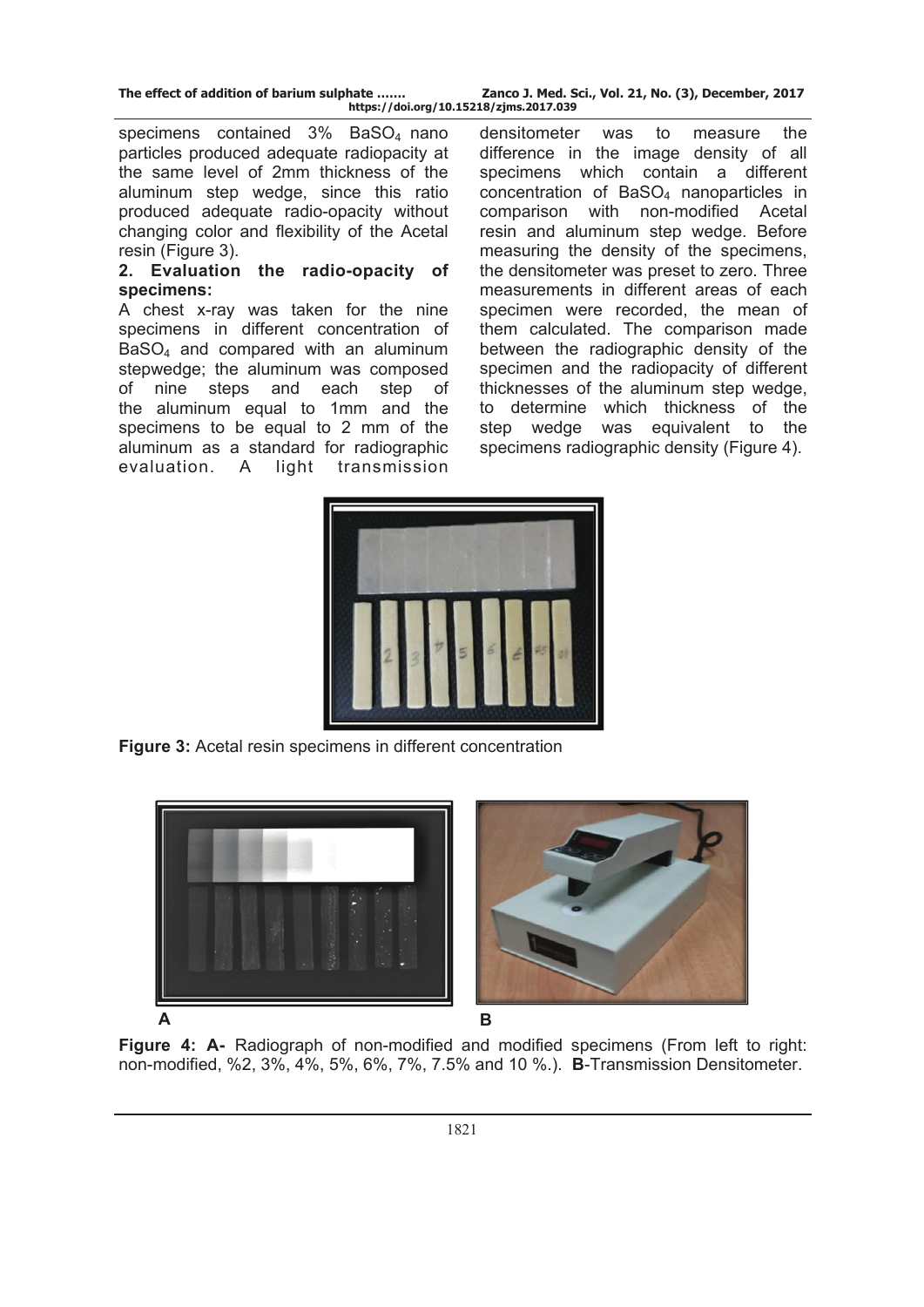## **Mechanical and Physical Tests 1. Surface roughness test:**

Fourteen rectangular specimens (seven non-modified Acetal resin and seven made of modified Acetal resin) prepared (30 ´ 15 ´ 2.5) mm length, width and thickness consequently to be used for surface roughness test. This test conducted according to ISO specification no. 4287. The Profilometer device (surface roughness tester, Talysurf 4, Taylor Hobson, UK)(figure 5) used to study the micro geometry of the test surface. This device is supplied with a surface analyzer (small sharp stylus in micrometer) to trace the profile of the surface irregularities and record all the peaks and recesses which characterize the surface. The  $R_a$  value was the arithmetic mean roughness value of the

departure of the profile above and below a mean reference line.<sup>11</sup> Average surface roughness measured at three readings and the mean was calculated. The device was formerly preset to zero.

## **2. Creep test:**

The mould for this test was obtained by pouring the dumbbell-shaped flat specimens made of polyethylene with the measurements according to manufacturer's instructions which were supplied as a specimen with the creep testing machine. Then fourteen specimens of both types control and radio-opaque denture base material were prepared. The creep test was performed according to the manufacturer instructions of the creep testing machine, at room temperature 25 + 20 C and without conditioning (Figure 6).



**Figure 5: A-**Profilometer device (surface roughness tester), **B-**Stylus tip on the specimen.



**Figure 6: A-**Creep testing machine, **B-**Sample hanged in the creep test.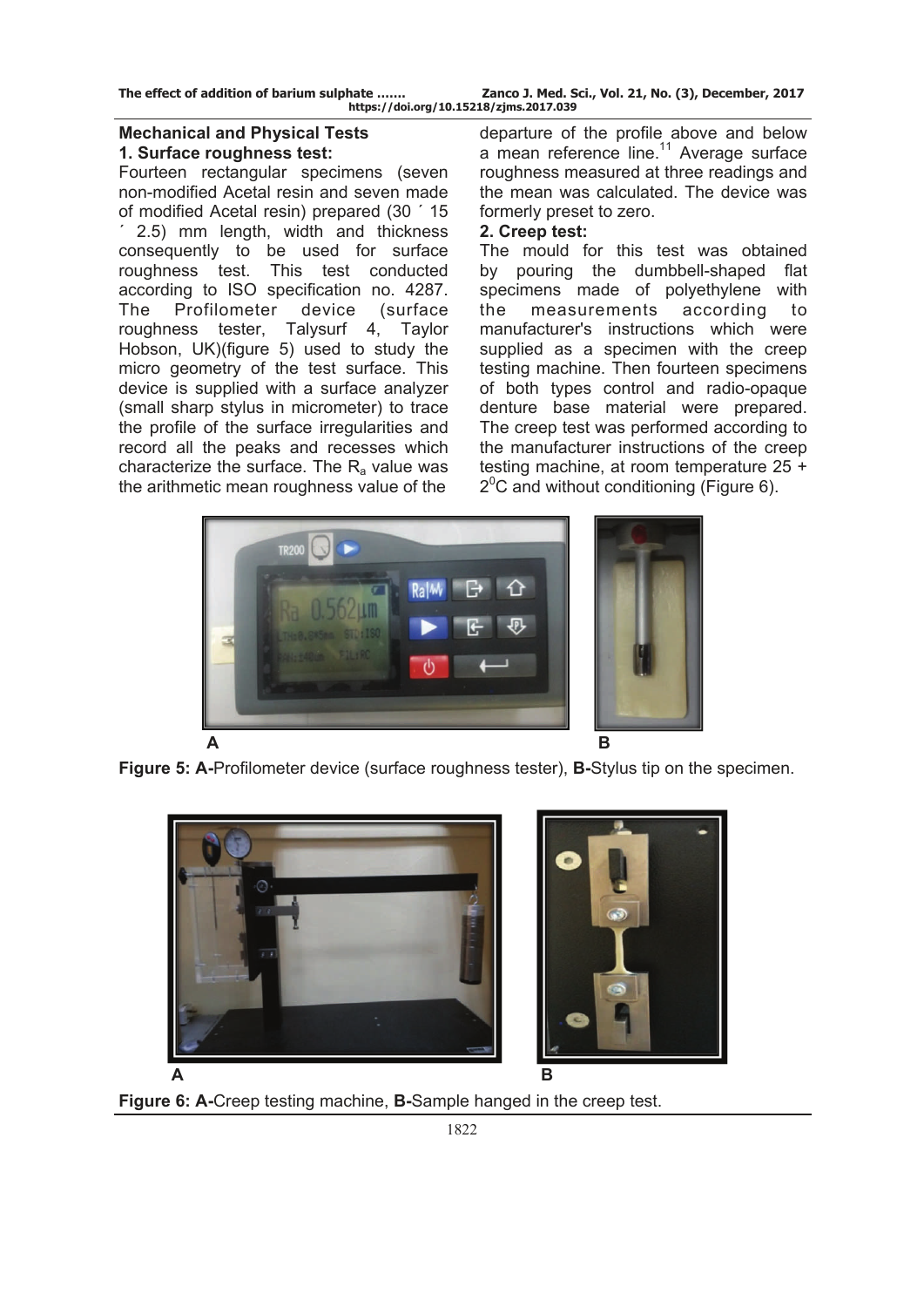| The effect of addition of barium sulphate |
|-------------------------------------------|
|-------------------------------------------|

The specimen cross-section and lever transmission were harmonized so that the load of 1 N corresponds to a stress of 1 N/ mm<sup>2</sup> according of manufactured instruction. Prior to the application of load, the dial gauge was readjusted, the load of 20 N applied carefully without jolting. Then, readings at the initial phase recorded every 15 seconds (in the instant deformation and recovery phase) and at low creep rates intervals of 2, 5 minutes and then every 10 minutes. The deflection against the time continuously recorded until it reached a time where no more changes occurred, at this time the load removed and the recovery recorded at the initial phase every 15 second and at low recovery rates an intervals of 2, 5 minute and then every 10 minutes when the recovery rate was very little, since there were very little changes between two readings. The behavior of the specimen is shown in Figure 7. The amount of initial deformation, creep, the

large amount of recovery, time dependent recovery, and permanent set (secondary creep) were noted.

## **3. Compressive strength test:**

Fourteen cylindrical specimens (seven non -modified Acetal resin, and seven modified Acetal resin)10mm in length and 8 mm in diameter prepared as described by Fitton *et al*. in (1995). This test was done by universal testing machine WP 300.20 KN (kilo newton) (Figure 8), The Specimens loaded by using a cross-head speed of 1.0 mm min<sup>-1</sup>, the specimens subjected to the load slowly and steadily by turning the hand wheel. Application of force was stretched out over a period of 5-10 minutes without abrupt application of load in all cases. The compressive strength was reached at the moment the first crack appears then the procedure was stopped and the force that causes this crack was recorded.



**Figure 7:** Creep recovery curve, showing **A**, elastic, **B**, anelastic, and **C**, viscous strain.<sup>12</sup>



**Figure 8:** Universal testing machine GUNT WP 300.20 KN for compressive strength test.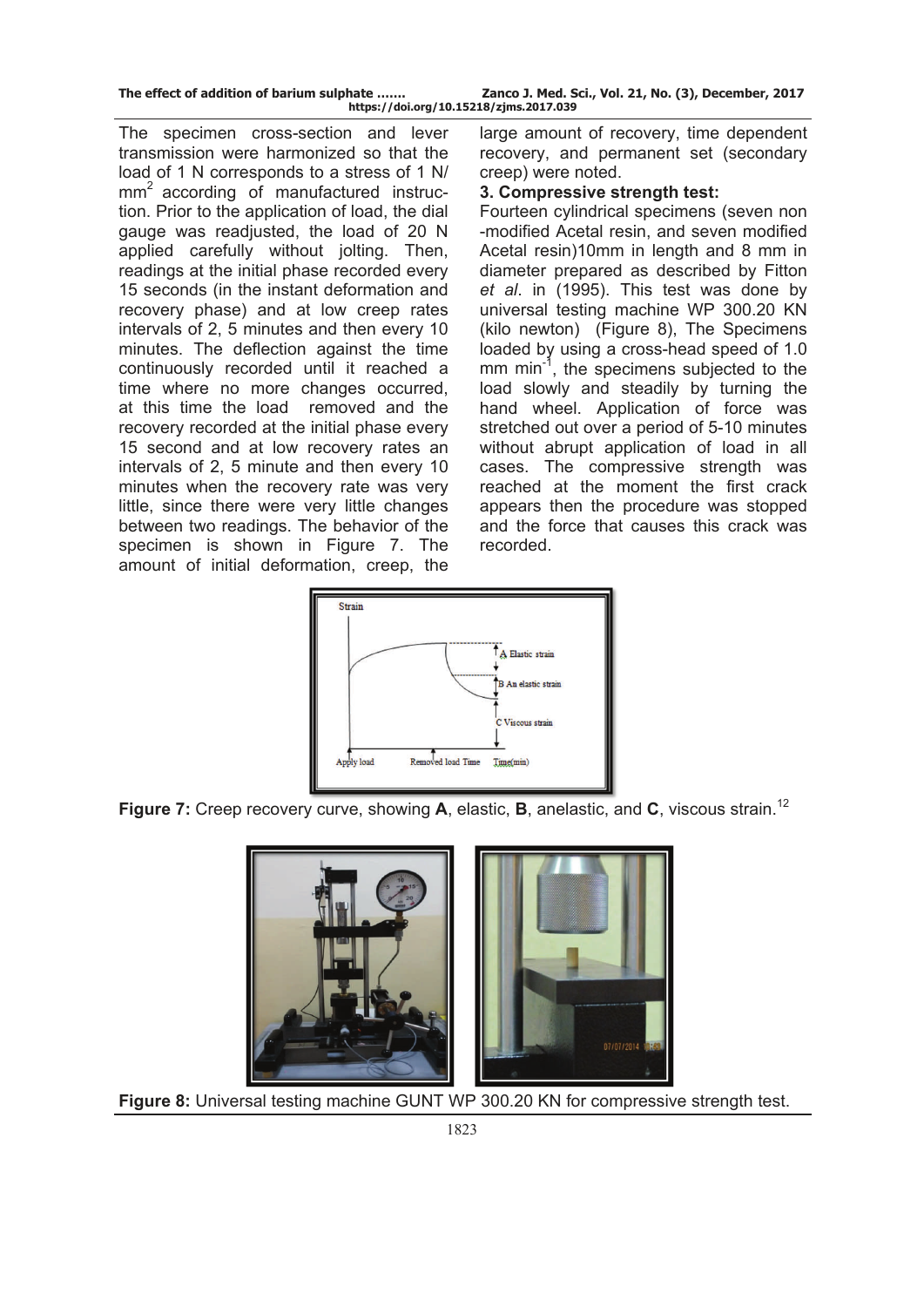| The effect of addition of barium sulphate |  |  |  |  |  |  |  |  |
|-------------------------------------------|--|--|--|--|--|--|--|--|
|-------------------------------------------|--|--|--|--|--|--|--|--|

Zanco J. Med. Sci., Vol. 21, No. (3), December, 2017 **https://doi.org/10.15218/zjms.2017.039**

#### **Statistical analysis**

Data were analyzed using the statistical package for the social sciences (version 19). Student t-test was carried out to determine the comparative significant difference between the specimens of two groups in non-modified and modified specimens of the Acetalresin. A *P* value of ≤0.05 was considered statistically significant.

## **Results**

## **Radiopacity test**

The results showed by the use of Densitometer and Aluminum stepwedge, the Acetal resin specimens contained 3% BaSO4 nanoparticles produced adequate

radiopacity at the same level of 2mm thickness (second step) of the aluminum stepwedge. These ratios in all concentration of barium sulfate selected to be added to the Acetal resin specimens as shown in Table 1. Also found that the radio-opacity of Acetal resin specimens increased by a decrease in radiographic densities.

## **Creep test**

The results showed that the mean values, standard deviation, standard error of the mean, maximum and minimum values of creep behavior in elastic, anelastic and viscous strain regions of the tested specimens are listed in the Table 2.

| <b>Density of Specimens</b> | Aluminum stepwedge         |                              |  |  |  |  |
|-----------------------------|----------------------------|------------------------------|--|--|--|--|
|                             | <b>Density of Aluminum</b> | <b>Thickness of Aluminum</b> |  |  |  |  |
| 0.72                        | 0.70                       | 1mm                          |  |  |  |  |
| 0.70                        | 0.68                       | 2 <sub>mm</sub>              |  |  |  |  |
| 0.68                        | 0.66                       | 3 <sub>mm</sub>              |  |  |  |  |
| 0.67                        | 0.64                       | 4 <sub>mm</sub>              |  |  |  |  |
| 0.67                        | 0.61                       | 5 <sub>mm</sub>              |  |  |  |  |
| 0.66                        | 0.58                       | 6 <sub>mm</sub>              |  |  |  |  |
| 0.65                        | 0.54                       | 7 <sub>mm</sub>              |  |  |  |  |
| 0.65                        | 0.50                       | 8mm                          |  |  |  |  |
| 0.64                        | 0.42                       | 9 <sub>mm</sub>              |  |  |  |  |
|                             |                            | <b>Mean of measurements</b>  |  |  |  |  |

**Table 1:** Mean of Densitometer Reading of the specimens and stepwedge.

**Table 2:** Descriptive statistics and student t-test comparing the creep behavior in control and modified Acetal resin.

|                             | <b>Material</b><br>group | <b>Mean</b><br>$0.01$ mm | <b>SD</b> | <b>SE</b> | Max.<br>$0.01$ <sub>mm</sub> | Min.<br>$0.01$ <sub>mm</sub> | P value |
|-----------------------------|--------------------------|--------------------------|-----------|-----------|------------------------------|------------------------------|---------|
| Creep Elastic<br>(0.01mm)   | Control                  | 96.857                   | 6.256     | 2.365     | 107                          | 88                           |         |
|                             | Barium 3%                | 91.857                   | 4.337     | 1.639     | 97                           | 85                           | 0.108   |
| Creep anelastic<br>(0.01mm) | Control                  | 46.286                   | 5.908     | 2.233     | 55                           | 36                           |         |
|                             | Barium 3%                | 44.857                   | 4.525     | 1.710     | 51                           | 40                           | 0.621   |
| Creep viscous<br>(0.01mm)   | Control                  | 23.714                   | 6.184     | 2.337     | 35                           | 14                           | 0.879   |
|                             | Barium 3%                | 23.286                   | 3.904     | 1.475     | 29                           | 18                           |         |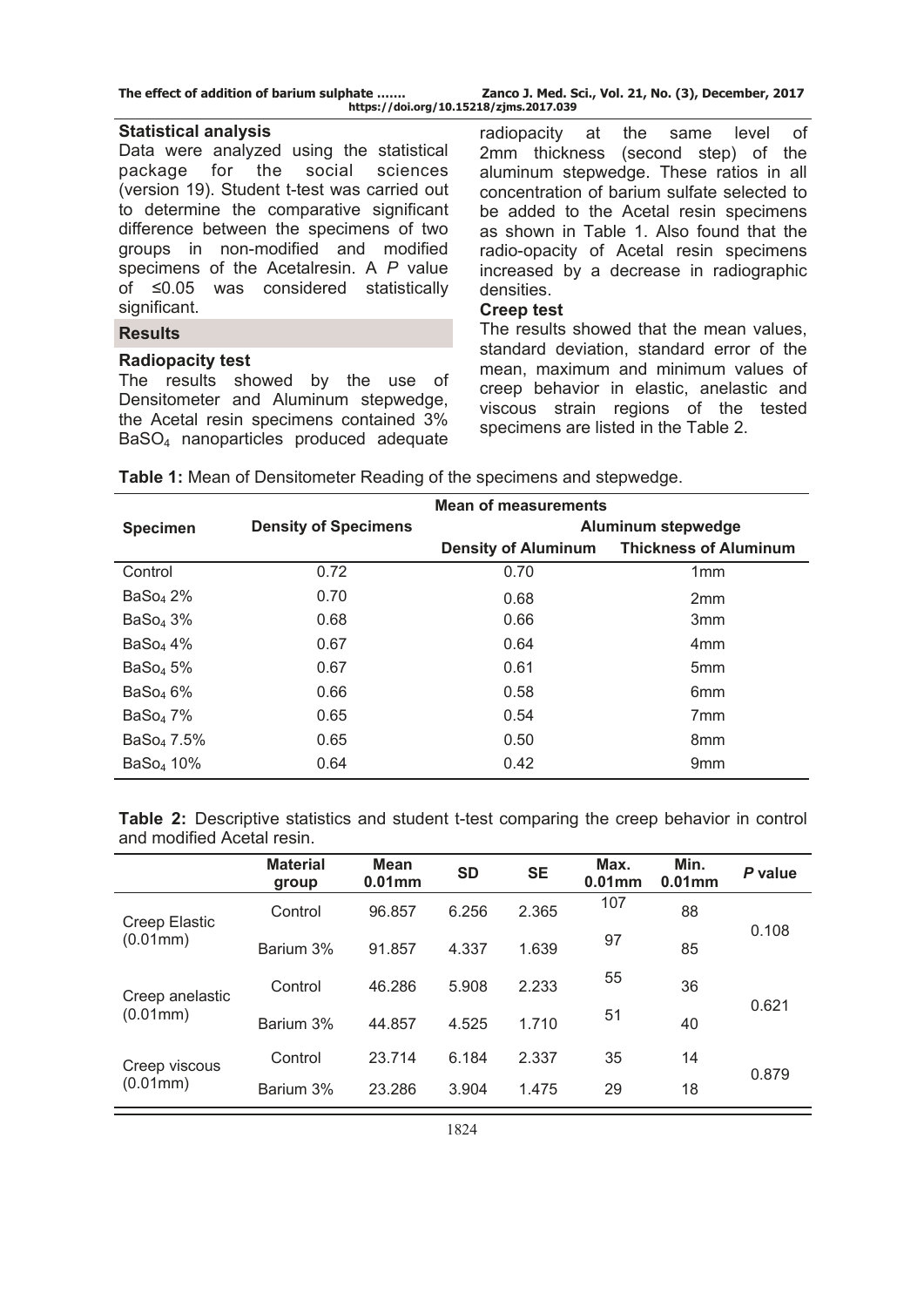|  |  |  |  |  |  | The effect of addition of barium sulphate |  |
|--|--|--|--|--|--|-------------------------------------------|--|
|--|--|--|--|--|--|-------------------------------------------|--|

The results of the mean values in all the regions of the strain (elastic, an-elastic and viscous) in the control group was 0.968, 0.462 and 0.237mm, respectively, which was higher than the mean values of barium 3% group 0.918, 0.448, 0.232mm respectively at the same regions of strain. At 0.05 level of significance, elastic, anelastic and viscous strain were not significant difference between the groups.

#### **Surface roughness test**

The results in Table 3 shows that there was no significant differences between modified and non-modified Acetal resin. However, the results showed that increasing the modified Acetal resin has lowered surface roughness (0.991 µm) when compared with non-modified one (1.005 µm). **Compressive strength test** 

The results showed that the compressive strength mean value of Acetal resin was not significant. However, the mean value of force was changed from 12.551 kN (kilonewton) for control group to 10.096 kN for modified group. The mean value of modulus elasticity was changed from 4.076 in control group to 3.277 in modified group, and the mean value of compressive stress was changed from 249.610 Pa in control group to 200.847 Pa. This revealed that the addition of  $3\%$  BaSO<sub>4</sub> nanoparticles into Acetal resin that causes lowering the compressive strength, shown in Table 4.

**Table 3:** Descriptive statistics and t-test comparing surface roughness test in micrometer  $(\mu m)$ .

|                                   | <b>Material Group</b> | <b>Mean</b><br>$(\mu m)$ | <b>SD</b> | <b>SE</b> | Max.<br>value | Min.<br><b>Value</b> | P value |
|-----------------------------------|-----------------------|--------------------------|-----------|-----------|---------------|----------------------|---------|
| Surface<br>Roughness<br>$(\mu m)$ | Control               | 1.005                    | 0.255     | 0.09      | 1.276         | 0.59                 | 0.909   |
|                                   | Barium 3%             | 0.991                    | 0.172     | 0.06      | 1.999         | 0.733                |         |

**Table 4:** Descriptive statistics and student t-test comparing the compressive strength in control and modified Acetal resin.

|                               | <b>Material</b><br>Group | <b>Mean</b> | <b>SD</b> | <b>SE</b> | Max.<br><b>Value</b> | Min.<br>value | P value |  |
|-------------------------------|--------------------------|-------------|-----------|-----------|----------------------|---------------|---------|--|
| Force (F)<br>(KN)             | Control                  | 12.551      | 4.719     | 1.784     | 19.412               | 6.90          |         |  |
|                               | Barium <sub>3</sub> %    | 10.096      | 3.245     | 1.227     | 15.851               | 5.71          | 0.279   |  |
| Modulus<br>of elasticity      | Control                  | 4.076       | 1.564     | .591      | 7.151                | 2.49          |         |  |
|                               | Barium3%                 | 3.277       | .622      | .235      | 4.32                 | 2.73          | 0.233   |  |
| Compressive<br>strength, (pa) | Control                  | 249.610     | 93.864    | 35.477    | 386.189              | 137.39        |         |  |
|                               | Barium3%                 | 200.847     | 64.565    | 24.403    | 315.344              | 113.66        | 0.280   |  |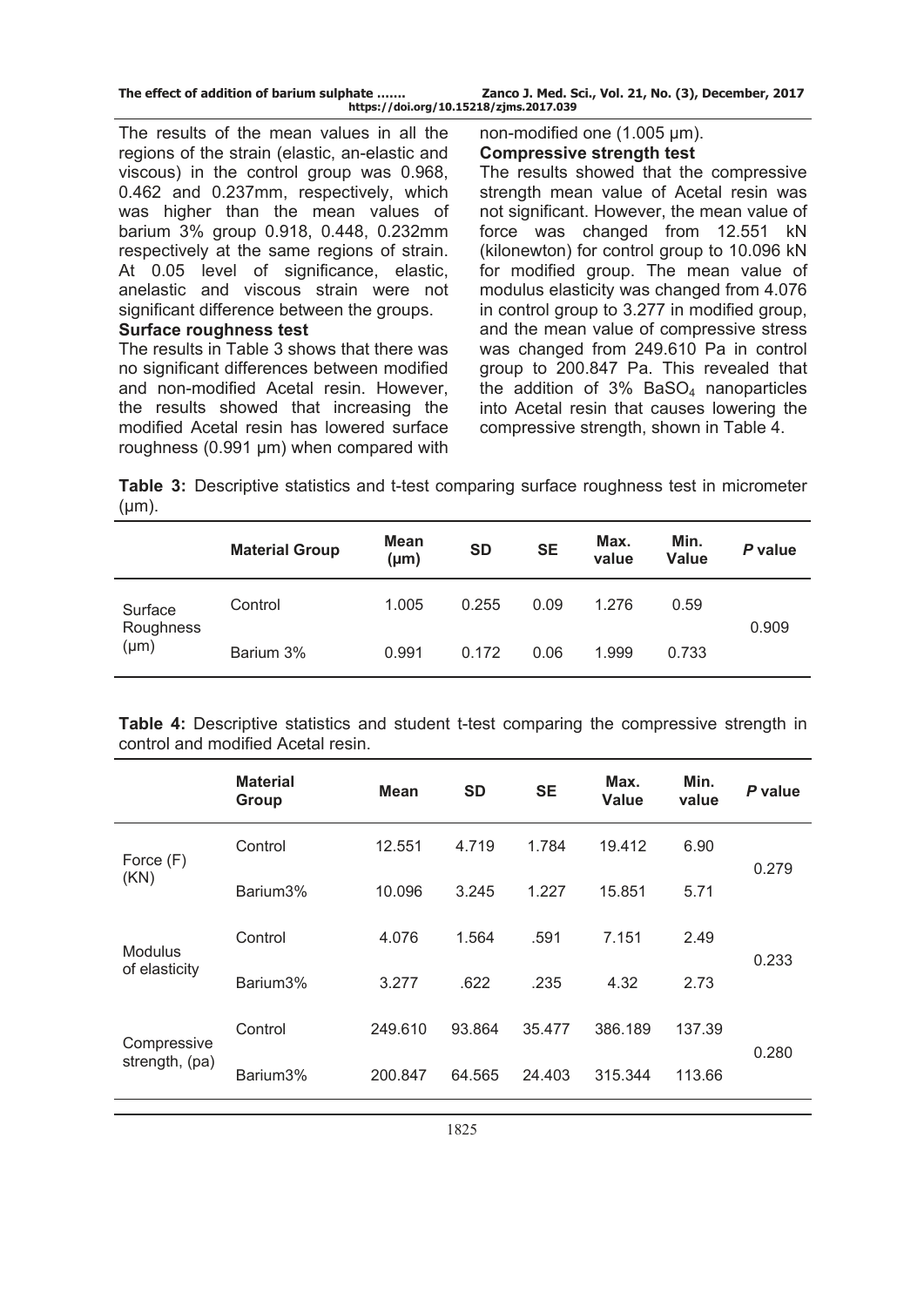## **Discussion**

#### **Radiopacity Test**

Acetal resin is a radiolucent material. Accidental inhaling or ingesting dentures might cause a suffocation and death of the patient if the inhaling material could not be seen in the radiograph. Therefore, the production of a radiopaque denture base material became a subject of most important for many researchers. In the present study, extra-oral radiographs were used as it is more commonly used for emergency cases as a diagnostic mean. An aluminum stepwedge was used to standardize the densities of the exposed films.  $BaSO<sub>4</sub>$  nanoparticles tend to fill any pores or air bubbles that might incorporate into the Acetal resin during adding, and the light is not transmitted into the particles within the translucent Acetal resin and causes an increase in radio-opacity of the material.Acetal resin modified by the addition of 3% BaSO4 nanoparticles showed radiopacity similar to the second step of the stepwedge. After the addition of BaSO4 powder the transmission densitometer showed a reduction in the radiographic density, while the control group showed the highest mean of radiographic density (lower radio-opacity). Similar findings were also obtained by Hasan in (2009) when he used 15% of micro sized BaSO<sub>4</sub> particles.<sup>12</sup> The increase in radiopacity is due to the presence of the radiopaque  $BaSO<sub>4</sub>$  powder in the polymer matrix which absorbs more radiation than polymer matrix and appears more radiopaque, and may be related to the high atomic number of  $BaSO<sub>4</sub>$ compared to the chemical constituent of the Acetal resin which has low atomic number and since the barium atom is large and heavy, it absorbs X-rays relatively well. **Surface roughness** 

The slight decrease of the surface roughness of the modified specimens may be due to the presence of the Ba $SO_4$ nanopowders at the surface which acts as fillers among the interpolymeric chains and fills the voids in the body of the specimens.

Also, this may be due to of finishing and polishing of the specimens. The changes of the surface roughness agreed with Ihab and Moudhaffar (2011) since they found that the addition of nano-ZrO2 fillers into the acrylic denture base did not significantly change the surface roughness when different percentages of modified acrylic denture base material. But the results of the current study is in disagreement with the findings of Vojdani *et al* (2012) who concluded that incorporation of micron-sized  $Al_2O_3$  powder in the heat cured acrylic resin produced a slight increase in the surface roughness. This may be due to the fillers used which are different from the fillers in the present study.

### **Creep**

Creep is a time dependent deformation produced by stress, in a completely set material.<sup>13</sup> Deformation that occurs over a period of time when a material is subjected to constant stress at a constant temperature. The addition of  $BaSO<sub>4</sub>$  to the non-modified Acetal resin denture base material caused decreasing in the time dependant displacements in all the three regions elastic, an-elastic and viscous. The differences between the reductions of the displacement were not significant for elastic, an-elastic and viscous regions. The addition of  $BaSO<sub>4</sub>$  causing lowering of the mean of time dependent displacement of modified when compared with nonmodified specimens from the elastic region, inelastic region and in the viscous region due to the decrease of elasticity and flexibility. The result agreed with Sehajpal and Sood (1989)**,** were studied that the lowering of the displacements of all regions in creep behavior, it was due to the presence of BaSo<sub>4</sub> fillers inside the nylon matrix may be due to the voids which resulting from entrapped air and moisture also reduce tensile strength because there is incomplete wetting of fillers by the resin, when they stated that a decrease in the cross section of load-bearing polymer matrix, stress concentration because of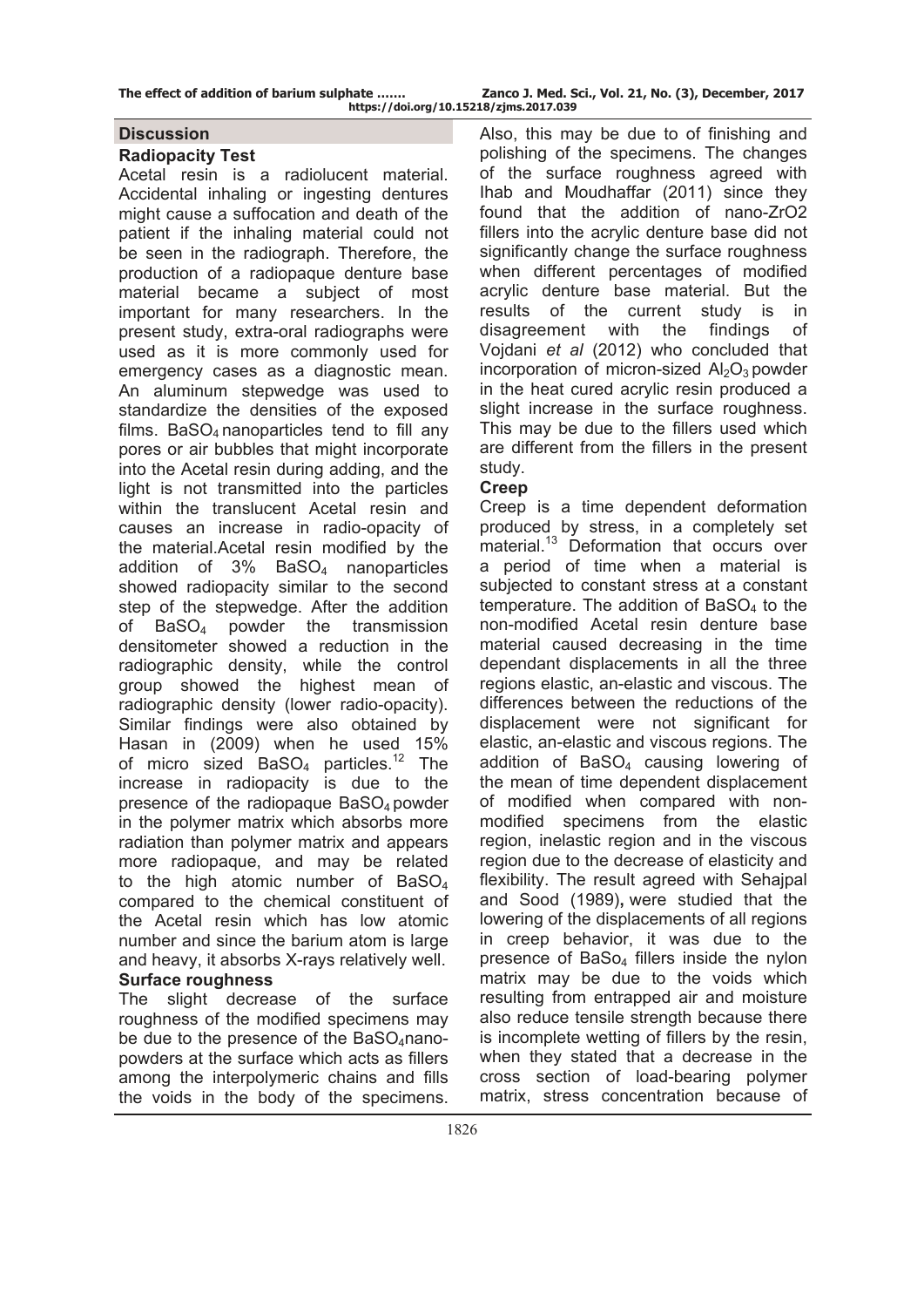filler particles change in the modulus of elasticity of composite resin, and mode of crack propagation through it because of filler. Moreover, the even dispersion of low concentration of the nanoparticles may be because the magnitude of  $BaSO<sub>4</sub>$ aggregation increases with increasing BaSO4 loading. This perhaps due to the effect of the attraction forces between the nanoparticles themselves. Also because of the high adsorption surface energies associated with these nano fillers caused them to have a strong tendency to form agglomerates and aggregates (Romero-Ibarra *et al*., 2012). The result agreed with Hasan (2009) when he used 15% BaSO4micropartices into Valplast nylon denture bases was lower for the elastic, anelastic and viscous regions when compared to the control group.

### **Compressive strength test**

The addition of  $3\%$  BaSO<sub>4</sub> nanoparticles into Acetal resin caused non-significant differences in force, modulus of elasticity and compressive strength. The decrease in the compressive strength may be due to the addition of BaSO<sub>4</sub>nano-particles results in the formation of foci and aggregates of the powder into the polymer which is due to the breakdown of the interface of the bond between the filler and resin matrix. When there is a breakdown of this interface, the stress developed under load will not be effectively distributed throughout the material.<sup>6</sup> It is also perhaps due to voids in the center of cylindrical specimens, and edge defects. $2$  The very low modulus of elasticity indicates a high degree of flexibility. The low modulus of elasticity of the modified Acetal resin means that the addition of  $BaSO<sub>4</sub>$  did not affect the flexibility of the composite. These findings are in agreement with Fitton et al. $<sup>2</sup>$ </sup> that the examination of POM failure characteristics, shows that Acetal resin whilst having a relatively low elastic modulus in flexure is, in fact, an extremely tough material. Although the sample suffered permanent deformation, it did not

break at the maximum applied force. This implies that clinically a denture component made from Acetal resin would be very resistant to fracture from high levels of force.

#### **Conclusion**

The addition of  $3\%$  wt/wt BaSO<sub>4</sub> nano particle produced an acceptable radio-opaque thermoplastic Acetal resin. Although there were slight changes in properties of the modified specimens, it remained as flexible denture material and can be used in the patient's mouth without any detrimental effects.

## **Conflicts of interest**

The authors report no conflicts of interest.

#### **References**

- 1. Lekha K, Savitha NP, Meshramkar R, Ramesh KN. Acetalresin as an esthetic clasp material. J Interdisciplinary Dentistry 2012; 2(1):11-4.
- 2. Fitton JS, Davies EH, Howlett JA, Pearson GJ. The physical properties of a polyacetal denture resin. J Clin Mater 1995; 17:125-9.
- 3. Turner JW, Radford DR, Sherriff M. Flexural properties and surface finishing of acetal resin denture clasps. J Prosthodont 1999; 8:188-95.
- 4. Phoenix RD, Mansueto MA, Ackerman NA, Jones RE. Evaluation of mechanical and thermal properties of commonly used denture base resins. J Prosthodont 2004; 13:17-27.
- 5. Mattie PA, Rawls HR, Cabasso I. Development of a radio-opaque auto polymerizing dental acrylic resin. J Prosthodontic 1994; 3:213-8.
- 6. Combe EC. Further studies on radio-opaque denture base materials. J Dent 1972; 1:93-7.
- 7. Romero-Ibarra IC, Bonilla-Blancas E, Sánchez-Solís A, Manero O. Influence of X-ray opaque BaSo4 nanoparticles on mechanical, thermal and rheological properties of polyoxymethylene nano composites. J Polymer Engeneer 2012; 32:319-26.
- 8. Beaumont AJ. An overview of esthetics with removable partial dentures. Quintessence Int 2002; 33(10):747-55.
- 9. Donovan TE, Cho GC. Esthetic considerations with removable partial dentures. J Calif Dent Assoc 2003; 31(7):551-7.
- 10. Kutsch VK, Whitehouse JW, Schermerhorn K. The evolution and advancement of dental thermoplastics. J Dental Town 2003; 4(2):52-6.
- 11. Hareri GI. Surface finish improvement in metal hard turning and burnishing operation. Ph.D. Thesis. University of Salahaddin, College of Engineering. Iraq; 2005.